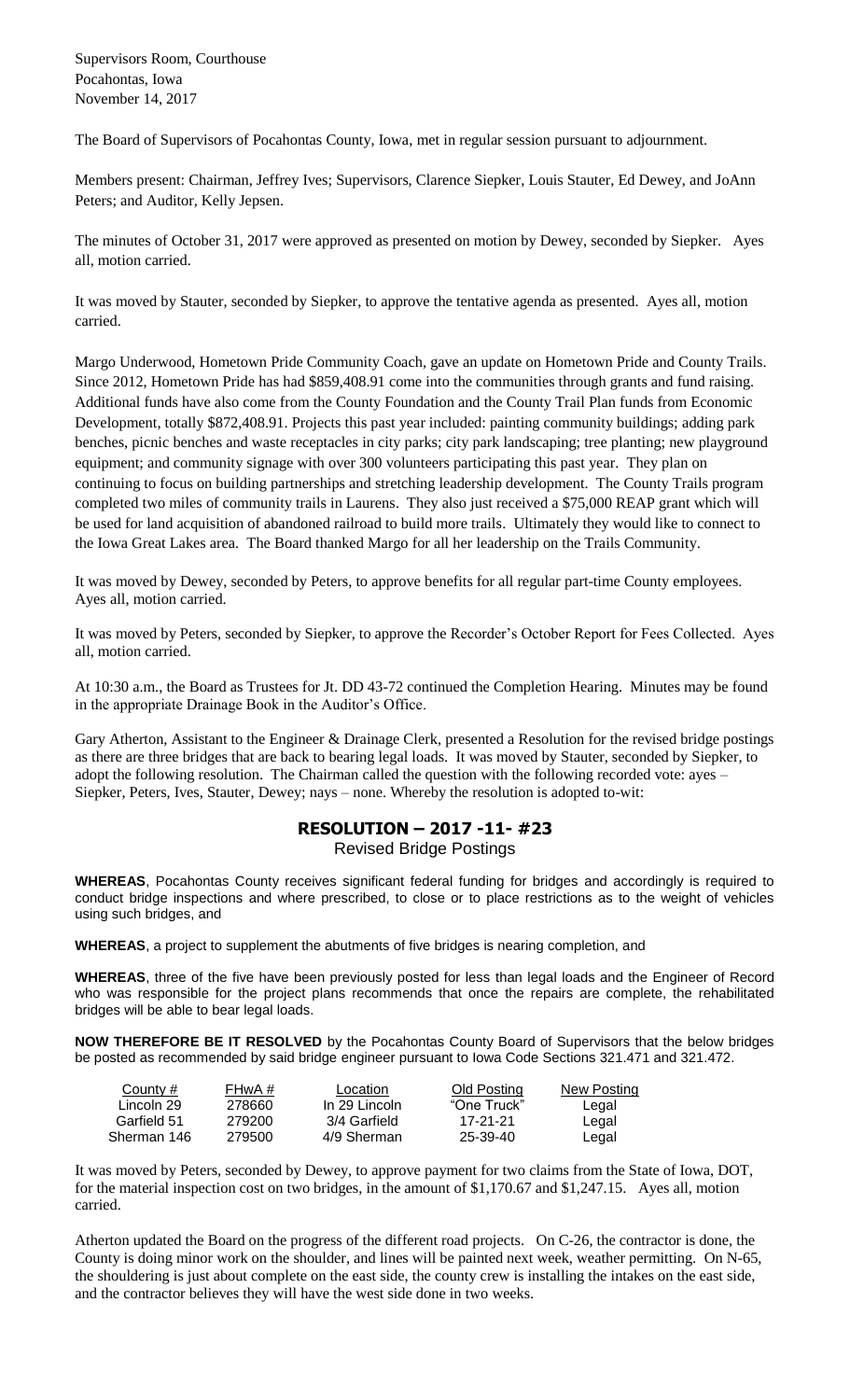It was moved by Siepker, seconded by Peters, to acknowledge receipt of Manure Management Plan: (1) TW Finisher Farm – ID# 63243 located in the NW SW, Section 25, Coon Township, BV Co. with Providence Pork LLP as owner & Rusty Kosky as contact person. Ayes all, motion carried.

It was resolved on motion from Peters, seconded by Dewey, to become the Fiscal Sponsor for the Pocahontas County 4H/FFA Fair for the purpose of receiving a grant through Pocahontas County Foundation with the full Resolution to be presented at the next Board meeting. Ayes all, motion carried.

Next, the Board proceeded to canvass the election results of the City Election held on November 7, 2017. The official tally lists were read and verified to the statement of votes cast.

| Fonda         |                                          | <b>Havelock</b>       |                                                           |  |
|---------------|------------------------------------------|-----------------------|-----------------------------------------------------------|--|
| Mayor         | Donald Wolf-94                           | Mayor                 | Duane Stearns-21                                          |  |
|               | Tony Stauber-46                          |                       | Amanda Tripp-18                                           |  |
|               | Scatterings-2                            | Winner:               | <b>Duane Stearns</b>                                      |  |
| Winner:       | Donald Wolf                              | Council (3)           | Tina Jehle-23                                             |  |
| Council (2)   | Nate Greenfield-124                      |                       | Heather Mutchler-12                                       |  |
|               | Logan Nehman-119                         |                       | Samantha Richison-25                                      |  |
|               | Scatterings-12                           |                       | Joseph Smith-28                                           |  |
| Winners:      | Nate Greenfield & Logan Nehman           |                       | Scatterings-16                                            |  |
|               |                                          | Winners:              | Tina Jehle, Samantha Richison & Joseph Smith              |  |
| Laurens       |                                          | Palmer                |                                                           |  |
| Council (2)   | Elsa Jean Swanson-112                    | Mayor                 | Robert Rosenboom-28                                       |  |
|               | John Jamison-90                          |                       | Scattering-3                                              |  |
|               | Steve Berry-54                           | Winner:               | Robert Rosenboom                                          |  |
|               | Aaron Christenson-51                     | Council (3)           | Marvin G. Alig-30                                         |  |
|               | Scatterings-21                           |                       | John M. Ball-20                                           |  |
| Winners:      | Elsa Jean Swanson & John Jamison         |                       | Melinda Habben-26                                         |  |
|               | Council-Vacancy Randy Hopkins-9          |                       | June Miller-7                                             |  |
|               | Aaron Christenson-80                     |                       | Scattering-2                                              |  |
|               | John Jamison-18                          | Winners:              | Marvin G. Alig, John M. Ball & Melinda Habben             |  |
|               | Steve Berry-22                           |                       |                                                           |  |
|               | Scatterings-14                           |                       |                                                           |  |
| Winner:       | Aaron Christenson                        |                       |                                                           |  |
| <b>Plover</b> |                                          | <b>Pocahontas</b>     |                                                           |  |
| Mayor         | Kirk Hubbell-9                           | Mayor                 | <b>Richard Gruber-47</b>                                  |  |
| Winner:       | <b>Kirk Hubbell</b>                      | Winner:               | <b>Richard Gruber</b>                                     |  |
| Council (2)   | Dirk Lindgren-0                          | Council (3)           | John DeWall-47                                            |  |
|               | Jacob Point-7                            |                       | Jada Hallberg-47                                          |  |
|               | Alan Hubbell-10                          |                       | Thomas Michael Ries-45                                    |  |
| Winners:      | Jacob Point & Alan Hubbell               |                       | Winners: John DeWall, Jada Hallberg & Thomas Michael Ries |  |
|               |                                          | Hospital              | Jody Lyon-47                                              |  |
|               |                                          |                       | Gregg White-44                                            |  |
|               |                                          | Winners:              | Jody Lyon & Gregg White                                   |  |
|               |                                          |                       |                                                           |  |
| Rolfe         |                                          | Varina                |                                                           |  |
| Mayor         | Julie Agle Lancaster-115                 | Mayor                 | Chris Archer-17                                           |  |
|               | Scatterings-13                           |                       | John Reis-18                                              |  |
| Winner:       | Julie Agle Lancaster                     | Winner:               | John Reis                                                 |  |
| Council (3)   | Dan Allen-61                             | Council (3)           | <b>Richard Farrell-13</b>                                 |  |
|               | Tom Andersen-85                          |                       | Nancy Kelly-14                                            |  |
|               | Rick Jones-62                            |                       | Richard A. Kollbaum-31                                    |  |
|               | James Sandvig-76                         |                       | Raymond A. Wolf-23                                        |  |
|               | Matt Welter-42                           |                       | Rodney Falline-21                                         |  |
|               | Chresten Westergaard-38                  |                       | Scattering-1                                              |  |
|               | Scatterings-4                            | Winners:              | Raymond A. Wolf, Richard A. Kollbaum &                    |  |
| Winners:      | Tom Andersen, Rick Jones & James Sandvig |                       | Rodney Falline                                            |  |
|               |                                          | <b>Public Measure</b> | $Yes-53$                                                  |  |
|               |                                          |                       | No-24                                                     |  |
|               |                                          |                       | Measure passed                                            |  |

The Board recessed for lunch at 12:50 p.m. and resumed the meeting at 1:15 p.m.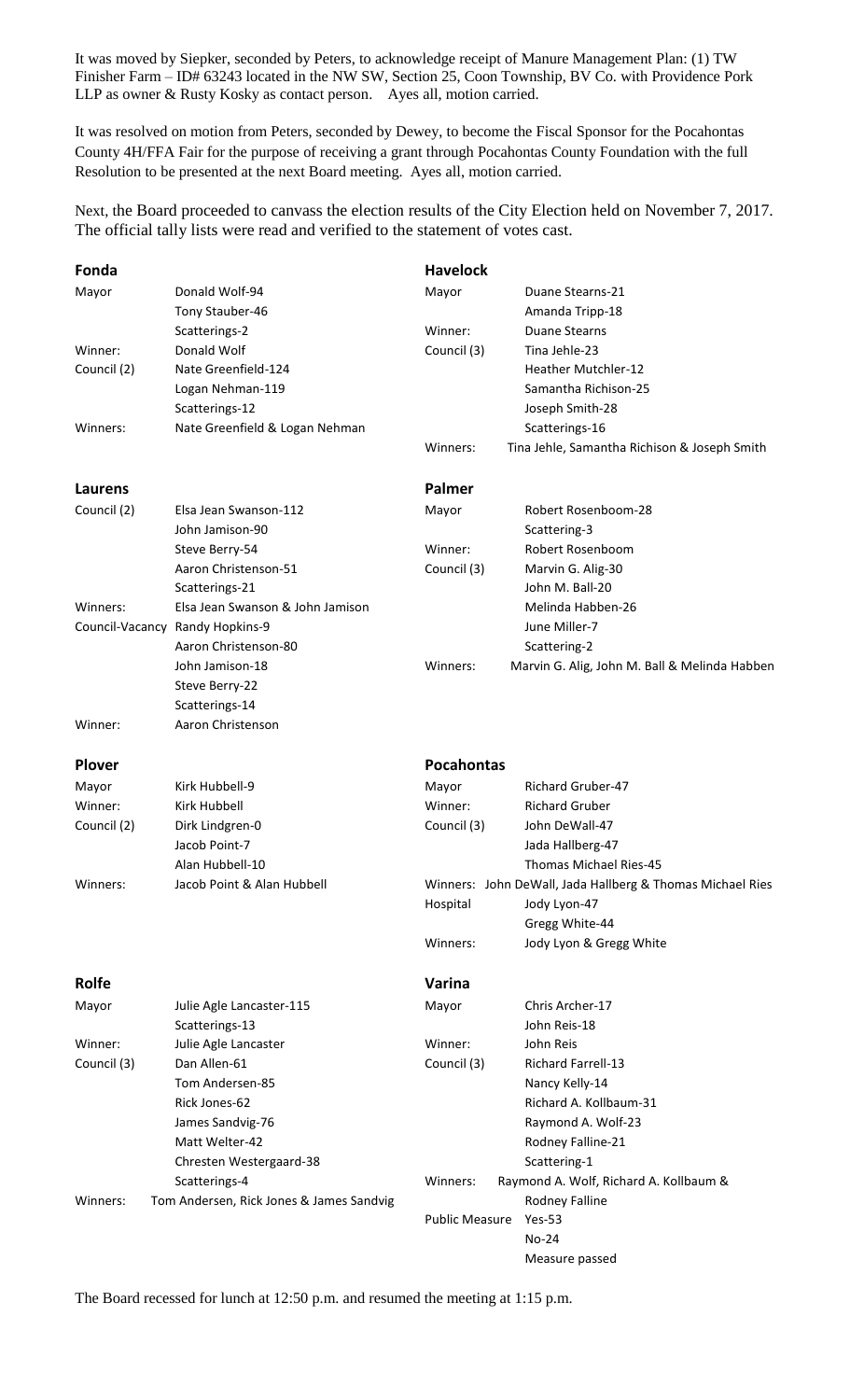It was moved by Siepker, seconded by Stauter, to approve payment to Jacobson-Westergard for Engineer Services on Jt. DD 13 in the amount of \$785.50. Ayes all, motion carried.

It was moved by Stauter, seconded by Peters, to approve payment to Pocahontas County Secondary Roads for repairing a tile on Jt. DD 77 in the amount of \$167.60. Ayes all, motion carried.

## The following claims were audited:

| A & M Laundry                        | Supplies                         | 66.86              | 1                            |
|--------------------------------------|----------------------------------|--------------------|------------------------------|
| AT&T                                 | Phone                            | 42.48              | $\mathbf{1}$                 |
| Ability Network                      | Services                         | 101.00             | $\mathbf{1}$                 |
| Adv Systems                          | Copier Ex                        | 139.36             | 1                            |
| Adv Systems                          | Copier Exp                       | 140.22             | $\mathbf{1}$                 |
| Ag Partners                          | Fuel                             | 910.89             | $\mathbf{1}$                 |
| Alliant Energy                       | Utilities                        | 3620.36            | $\mathbf{1}$                 |
| AP Air Inc                           | Parts                            | 24.00              | $\mathbf{1}$<br>$\mathbf{1}$ |
| APCO                                 | Dues/Training                    | 92.00              | 1                            |
| Arnold Motor<br>Availa Bank          | Parts<br>Self-Funding            | 773.49<br>470.00   | $\mathbf{1}$                 |
| B&W Control Spec.                    | spraying trees etc./bridg        | 2126.00            | 1                            |
| S Bailey                             | Jail School Exp                  | 390.45             | 1                            |
| B H Energy                           | gas/Pocahontas                   | 61.12              | 1                            |
| <b>B</b> H Energy                    | Utilities                        | 31.26              | $\mathbf{1}$                 |
| P Boughey                            | PEO                              | 135.50             | 1                            |
| BV Co Journal                        | Publication Exp                  | 422.37             | 1                            |
| B.V Co Sheriff                       | Housing Prisoner                 | 55.00              | 1                            |
| Cal Co ECA                           | Utilities                        | 58.85              | 1                            |
| Calhoun-Burns                        | Bridge Rate/Inspect              | 896.70             | 1                            |
| CCP Industries Inc                   | Supplies                         | 86.24              | 1                            |
| CID                                  | Park Supplies                    | 53.50              | 1<br>$\mathbf{1}$            |
| CID<br>Central Salt                  | Supplies<br>Icing Salt           | 161.40<br>10035.05 | 1                            |
| VIP Choice Printing Choice Pri       | vinyl stickers                   | 130.00             | $\mathbf{1}$                 |
| Cintas                               | Supplies                         | 72.88              | 1                            |
| CJ Cooper & Asso                     | Annual Fee                       | 35.00              | $\mathbf{1}$                 |
| J Conlin                             | Phone                            | 25.00              | 1                            |
| Counsel                              | Copier maint                     | 81.98              | 1                            |
| Counsel                              | Copier Exp                       | 167.63             | $\overline{2}$               |
| O Cressler                           | Veterans Apprec Exp              | 76.88              | 1                            |
| Crestline Spec                       | Supplies                         | 546.12             | $\overline{c}$               |
| D&K Implement                        | Parts                            | 765.72             | 1                            |
| B Dahl                               | Mileage                          | 256.25             | 1                            |
| B Dahl                               | Phone                            | 25.00              | 1                            |
| Dept Natural Resources<br>Dollar Gen | Well Permits<br>Supplies         | 175.00<br>41.95    | 1<br>1                       |
| Doolittle Oil                        | Supplies                         | 721.17             | 1                            |
| C Dreith                             | PEO                              | 132.50             | 1                            |
| Electronic Eng                       | Radio                            | 135.00             | 1                            |
| Electronic Special                   | Mobile mic                       | 55.10              | $\mathbf{1}$                 |
| Family Table                         | Meeting Exp                      | 48.00              | 1                            |
| Farm & Home                          | batteries                        | 14.99              | $\mathbf{1}$                 |
| Farm & Home                          | chain                            | 10.32              | 1                            |
| Farm & Home                          | chuck key                        | 3.29               | 1                            |
| Farm & Home                          | duct tape/tie down               | 30.98              | $\mathbf{1}$                 |
| Farm & Home<br>Farm & Home           | ext. cord                        | 17.99<br>570.99    | 1<br>$\mathbf{1}$            |
| Farm & Home                          | fuel pump<br>gas pump & meter    | 737.99             | 1                            |
| Farm & Home                          | glue/caulk/blades                | 27.47              | $\overline{1}$               |
| Farm & Home                          | grab hook                        | 14.98              | 1                            |
| Farm & Home                          | plumbing supplies                | 2.39               | $\mathbf{1}$                 |
| Farm & Home                          | supplies                         | 7.99               | $\mathbf{1}$                 |
| Farm & Home                          | Batteries                        | 8.99               | $\mathbf{1}$                 |
| Farm & Home                          | Custodial Supplies               | 73.80              | $\mathbf{1}$                 |
| Farm & Home                          | Home HA quikrete                 | 14.37              | $\mathbf{1}$                 |
| Farm & Home                          | Palmer/drano-tank valve          | 17.28              | $\mathbf{1}$                 |
| Farm & Home                          | Supplies                         | 500.53             | $1\,$                        |
| D Ferquson                           | Mileage & expenses               | 311.42             | 1                            |
| D Ferguson                           | Phone<br>Outside Assistance      | 25.00<br>480.00    | $\mathbf{1}$<br>$\mathbf 1$  |
| Linda E Ferguson<br>City-Fonda       | Utilities                        | 130.93             | $\mathbf{1}$                 |
| Force America                        | Parts                            | 319.86             | 1                            |
| Genesis                              | Janitorial                       | 997.50             | $\mathbf{1}$                 |
| Gilmore City                         | Utilities                        | 71.13              | $\mathbf{1}$                 |
| D Gordon                             | PEO                              | 178.00             | $\mathbf{1}$                 |
| Great Am Fin                         | Copier exp                       | 70.73              | 1                            |
| Kelsey E Hall                        | Mileage                          | 92.00              | $\mathbf{1}$                 |
| E Hallberg                           | PEO                              | 110.50             | $\mathbf{1}$                 |
| Janis Hanson                         | Outside Assistance               | 1755.00            | 1                            |
| C Harmon                             | Mileage                          | 20.00<br>2045.00   | $\mathbf{1}$<br>1            |
| S Herrig<br>Patricia Holtapp         | Lawn Care<br>PEO                 | 18.00              | $\mathbf{1}$                 |
| J Hubbell                            | Office Supplies                  | 52.59              | 1                            |
| J Huegerich                          | Jail School Exp                  | 159.75             | $\mathbf{1}$                 |
| IState Truck                         | Supplies                         | 66.50              | 1                            |
| IDALS                                | Applicator Cert                  | 30.00              | $\mathbf{1}$                 |
| ILEA                                 | Investigations Class             | 600.00             | $\mathbf{1}$                 |
| IMWCA                                | Worker Comp                      | 13210.00           | $\mathbf{1}$                 |
| ISAC Multi-Co Services Fund          | Health Ins                       | 1363.00            | $\mathbf{1}$                 |
| ISACA                                | Training                         | 150.00             | $\mathbf{1}$                 |
| Jacks OK Tire                        | Tires/Parts                      | 101.67<br>277.50   | 1<br>1                       |
| R Jergens<br>R Jergens               | Mileage<br>Oct vehicle allowance | 250.00             | 1                            |
| R Jergens                            | Phone                            | 82.09              | 1                            |
| Jim Hawk Truck                       | parts                            | 422.84             | 1                            |
| K Johnson                            | PEO                              | 176.00             | $\mathbf{1}$                 |
| K Johnson                            | Computer Cord                    | 17.55              | 1                            |
| Johnston Auto                        | Supplies                         | 93.35              | $\mathbf{1}$                 |
| KAM Line Highway Markings            | pavement markings                | 50142.33           | $\mathbf{1}$                 |
| Laurens Municipal                    | utl/Laurens                      | 100.54             | $\mathbf{1}$                 |
| Laurens Sun                          | Publication Exp                  | 593.31             | $1\,$                        |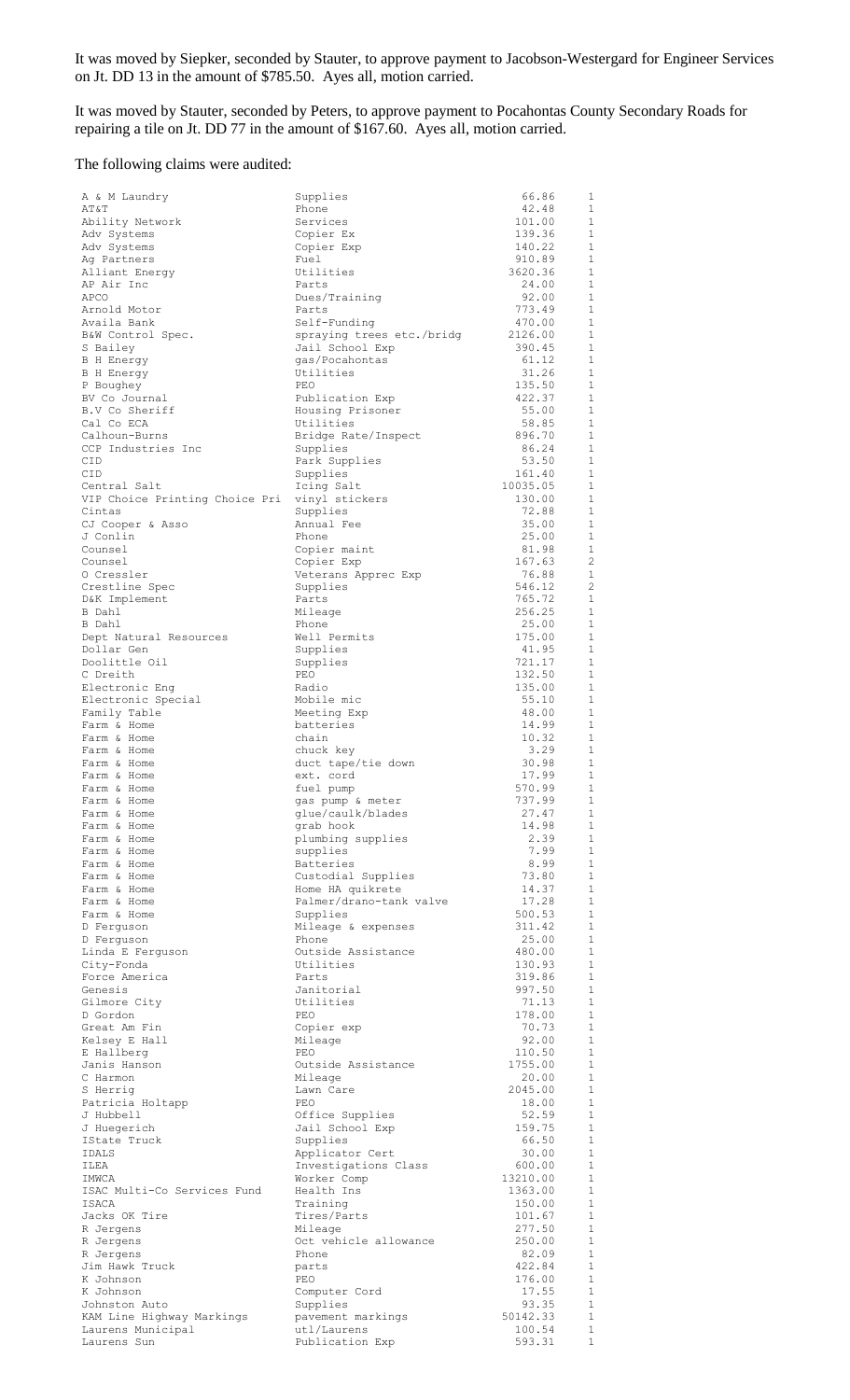| Legal Directories                       | Legal Book                                   | 59.75              | 1                                |
|-----------------------------------------|----------------------------------------------|--------------------|----------------------------------|
| M Lenz<br>M Leu                         | PEO<br>PEO                                   | 132.00<br>29.00    | 1<br>1                           |
| A Levene                                | PEO                                          | 110.50             | $\mathbf{1}$                     |
| RELX INC DBA LexisNexis                 | Legal Software                               | 99.00              | $\mathbf{1}$                     |
| E Lund<br>M & S Service                 | PEO<br>LED bulbs                             | 137.00<br>327.00   | $\mathbf{1}$<br>$\mathbf{1}$     |
| Mail Servcs                             | MVR Notices                                  | 208.16             | $\mathbf{1}$                     |
| Manson Swanson Hardware                 | Antifreeze                                   | 39.37              | 1                                |
| Martin Marietta<br>Martin Marietta      | entrance<br>rdstone                          | 138.35<br>4054.09  | 1<br>1                           |
| Martin Marietta                         | rdstone C26                                  | 2605.36            | 1                                |
| Martin Marietta                         | rdstone/erosion stone C26                    | 6720.98            | 1                                |
| Carol McLain                            | Outside Assistance<br>PEO                    | 1612.50<br>136.25  | 1<br>$\mathbf{1}$                |
| Maralyn McLaughlin<br>Metal Culverts    | Parts                                        | 22563.40           | $\mathbf{1}$                     |
| K Metzger                               | Mileage                                      | 229.25             | $\mathbf{1}$                     |
| K Metzger                               | Phone<br>Guardian Ad Litem Fee               | 25.00<br>112.50    | 1<br>1                           |
| Ben Meyer<br>MidAmeri Energy            | GC/elec                                      | 15.82              | $\mathbf{1}$                     |
| MidAmeri Energy                         | Varina/elec                                  | 15.97              | 1                                |
| Midwest Wheel                           | Supplies                                     | 125.50             | 1<br>$\mathbf{1}$                |
| L Milton<br>Murphy Tractor              | PEO<br>Parts                                 | 94.50<br>1595.55   | 1                                |
| My Laurens                              | Ad                                           | 65.00              | $\mathbf{1}$                     |
| NAC                                     | Dues                                         | 450.00             | 1                                |
| Nature-Watch<br>L Nehman                | Supplies<br>reimb safety shoes               | 59.60<br>150.00    | $\mathbf{1}$<br>1                |
| Karen L Norine                          | Mileage                                      | 47.60              | $\mathbf{1}$                     |
| NW Comm                                 | Telecommunications Serv                      | 27.95              | $\mathbf{1}$                     |
| Office Elements<br>Office Elements      | Offc Supplies<br>Office Supplies             | 332.97<br>166.09   | $\overline{c}$<br>$\overline{c}$ |
| Office Elements                         | Supplies                                     | 310.73             | $\overline{c}$                   |
| Office Elements                         | Toner                                        | 987.92             | 1                                |
| Office Systems<br>Palmer Mutual Tel     | Copier Exp<br>Phone                          | 63.45<br>314.92    | 1<br>1                           |
| City-Palmer                             | Utilities/RUT/FTM                            | 89.00              | $\mathbf{1}$                     |
| J Paulsen                               | Jail School Exp                              | 755.37             | 1                                |
| J Peters                                | BOH mileage                                  | 14.50              | $\mathbf{1}$                     |
| Joanne Plantz<br>Po Co Aud              | PEO<br>Color Copies                          | 18.00<br>5.00      | 1<br>$\mathbf{1}$                |
| Po Co Pub Health                        | Services                                     | 25.00              | 1                                |
| Po Co Solid Waste                       | Solid Waste                                  | 9330.34            | $\mathbf{1}$                     |
| Poca Co Treas<br>Poca COC               | Trailer License<br>Dues                      | 21.00<br>75.00     | 1<br>1                           |
| Poca Fiber                              | Phone/internet                               | 165.69             | 1                                |
| Poca Fiber                              | Phone, Fax                                   | 41.64              | 1                                |
| Poca Fiber<br>Poca Lumber               | Telecommunications<br>plexoglass             | 879.87<br>14.54    | 1<br>1                           |
| Poca Lumber                             | Supplies                                     | 338.81             | $\mathbf{1}$                     |
| Pocahontas Rotary                       | Meals                                        | 210.00             | 1                                |
| City-Pocahontas                         | CH Utilities                                 | 2379.79            | $\mathbf{1}$                     |
| City-Pocahontas<br>City-Pocahontas      | Utilities<br>Utl/ shops Poky                 | 537.76<br>508.81   | 7<br>$\mathbf{1}$                |
| City-Pocahontas                         | Utl/quonset Poky                             | 50.79              | 1                                |
| Prinsco Inc                             | Supplies                                     | 3299.85            | 1                                |
| Pro Co-Op<br>Pro Co-Op                  | diesel bulk/cardtrol<br>dust control         | 9356.70<br>1800.00 | 1<br>1                           |
| Pro Co-Op                               | gas bulk                                     | 2010.25            | 1                                |
| RAM Systems                             | Software maint                               | 545.00             | 1                                |
| Ramada                                  | Lodging                                      | 145.60             | 1                                |
| Record Dem<br>Record Dem                | local road safety wkshop<br>Ads              | 61.25<br>257.25    | 1<br>1                           |
| Record Dem                              | Advertisement                                | 64.00              | -1                               |
| Record Dem                              | Advertising                                  | 349.14             | $\mathbf{1}$                     |
| Record Dem<br>Rees Truck                | Publication<br>Parts                         | 741.01<br>258.24   | <sup>1</sup><br>1                |
| S Richardson                            | Exp Reimb.                                   | 45.00              | 1                                |
| S Richardson                            | Mileage & Exp                                | 117.26             | 1                                |
| S Richardson                            | Phone                                        | 25.00              | $\mathbf{1}$                     |
| City-Rolfe<br>Sande Constr              | Utilities<br>Services                        | 60.25<br>127.05    | 1<br>$\mathbf{1}$                |
| Connie Schachtner                       | PEO                                          | 136.25             | 1                                |
| Genesis                                 | Services                                     | 129.26             | $\overline{2}$                   |
| Schoon Excavating<br>Schoon Tree        | Drainage<br>Services                         | 192.80<br>300.00   | 1<br>$\overline{2}$              |
| Seiler App                              | Dryer vent & installation                    | 232.20             | 1                                |
| R Sennert                               | Mileage                                      | 30.36              | $\mathbf{1}$                     |
| D Siefken                               | PEO                                          | 127.50             | 1<br>1                           |
| D Stall<br>D Stall                      | Mileage & Exp<br>Phone                       | 558.97<br>25.00    | 1                                |
| Star Leasing                            | Copier Exp                                   | 83.13              | 1                                |
| Stitch Above the Rest                   | Sup/Ser                                      | 230.00             | 1                                |
| M Parrott<br>Subway                     | Election Supplies<br>Meal Ex                 | 1038.03<br>55.50   | 1<br>1                           |
| K Swanson                               | PEO                                          | 142.00             | 1                                |
| M Thomas                                | Supplies                                     | 304.80             | 1                                |
| Beverly J Tiedeman<br>Gretchen Tiedeman | Mileage<br>Expenses                          | 26.00<br>924.38    | 1<br>1                           |
| Gretchen Tiedeman                       | Web hosting exp reimb                        | 26.00              | 1                                |
| Jeanne Tiedeman                         | PEO                                          | 151.50             | 1                                |
| J Timan                                 | PEO                                          | 100.00             | 1                                |
| Trench Drain Systems<br>Barbara Tuttle  | East bldg floor grates<br>Outside Assistance | 3630.41<br>117.00  | $\mathbf{1}$<br>-1               |
| Barbara Tuttle                          | PEO                                          | 20.00              | $\mathbf{1}$                     |
| US Bank                                 | Copier Exp                                   | 45.44              | $\overline{c}$                   |
| US Bank<br>US Cellular                  | Copier Lease<br>Phone                        | 35.83<br>6.32      | $\mathbf{1}$<br>- 1              |
| USPS                                    | Stamps                                       | 34.00              | $\mathbf{1}$                     |
| J VanDeest                              | PEO                                          | 117.00             | 1                                |
| Verizon                                 | Ipad Charges                                 | 80.02              | $1\,$                            |
| Verizon<br>A Walstead                   | Phone<br>PEO                                 | 40.01<br>135.50    | 1<br>$\mathbf 1$                 |